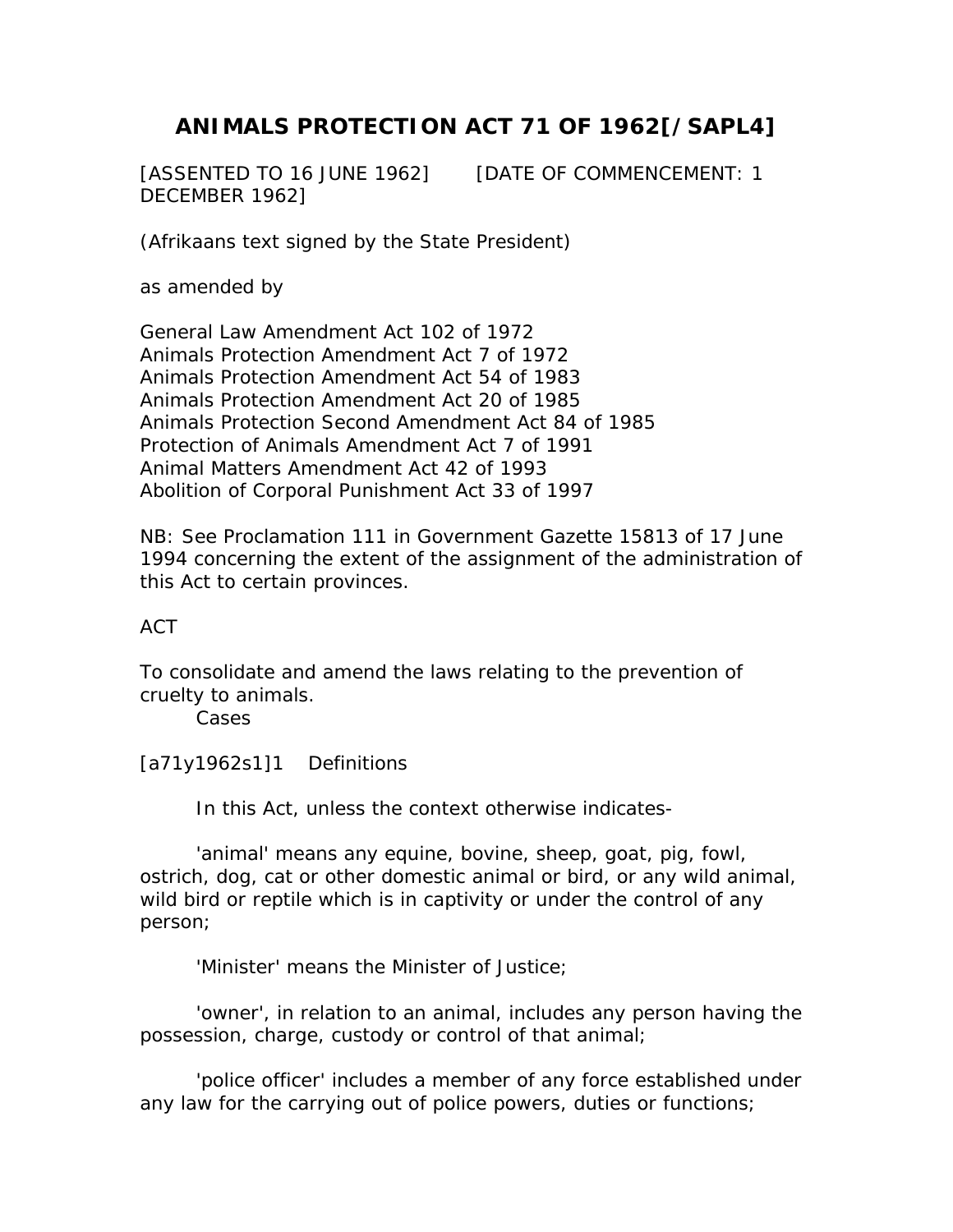'veterinarian' means a person registered as such under the Veterinary and Para-Veterinary Professions Act, 1982 (Act 19 of 1982).

[Definition of 'veterinarian' substituted by s. 12 of Act 7 of 1991.]

[a71y1962s2]2 Offences in respect of animals Cases

(1) Any person who-

 (a) overloads, overdrives, overrides, ill-treats, neglects, infuriates, tortures or maims or cruelly beats, kicks, goads or terrifies any animal; or

[Para. (a) substituted by s. 13 (a) of Act 7 of 1991.]

 (b) confines, chains, tethers or secures any animal unnecessarily or under such conditions or in such a manner or position as to cause that animal unnecessary suffering or in any place which affords inadequate space, ventilation, light, protection or shelter from heat, cold or weather; or

 (c) unnecessarily starves or under-feeds or denies water or food to any animal; or

 (d) lays or exposes any poison or any poisoned fluid or edible matter or infectious agents except for the destruction of vermin or marauding domestic animals or without taking reasonable precautions to prevent injury or disease being caused to animals; or

 (e) being the owner of any animal, deliberately or negligently keeps such animal in a dirty or parasitic condition or allows it to become infested with external parasites or fails to render or procure veterinary or other medical treatment or attention which he is able to render or procure for any such animal in need of such treatment or attention, whether through disease, injury, delivery of young or any other cause, or fails to destroy or cause to be destroyed any such animal which is so seriously injured or diseased or in such a physical condition that to prolong its life would be cruel and would cause such animal unnecessary suffering; or

 (f) uses on or attaches to any animal any equipment, appliance or vehicle which causes or will cause injury to such animal or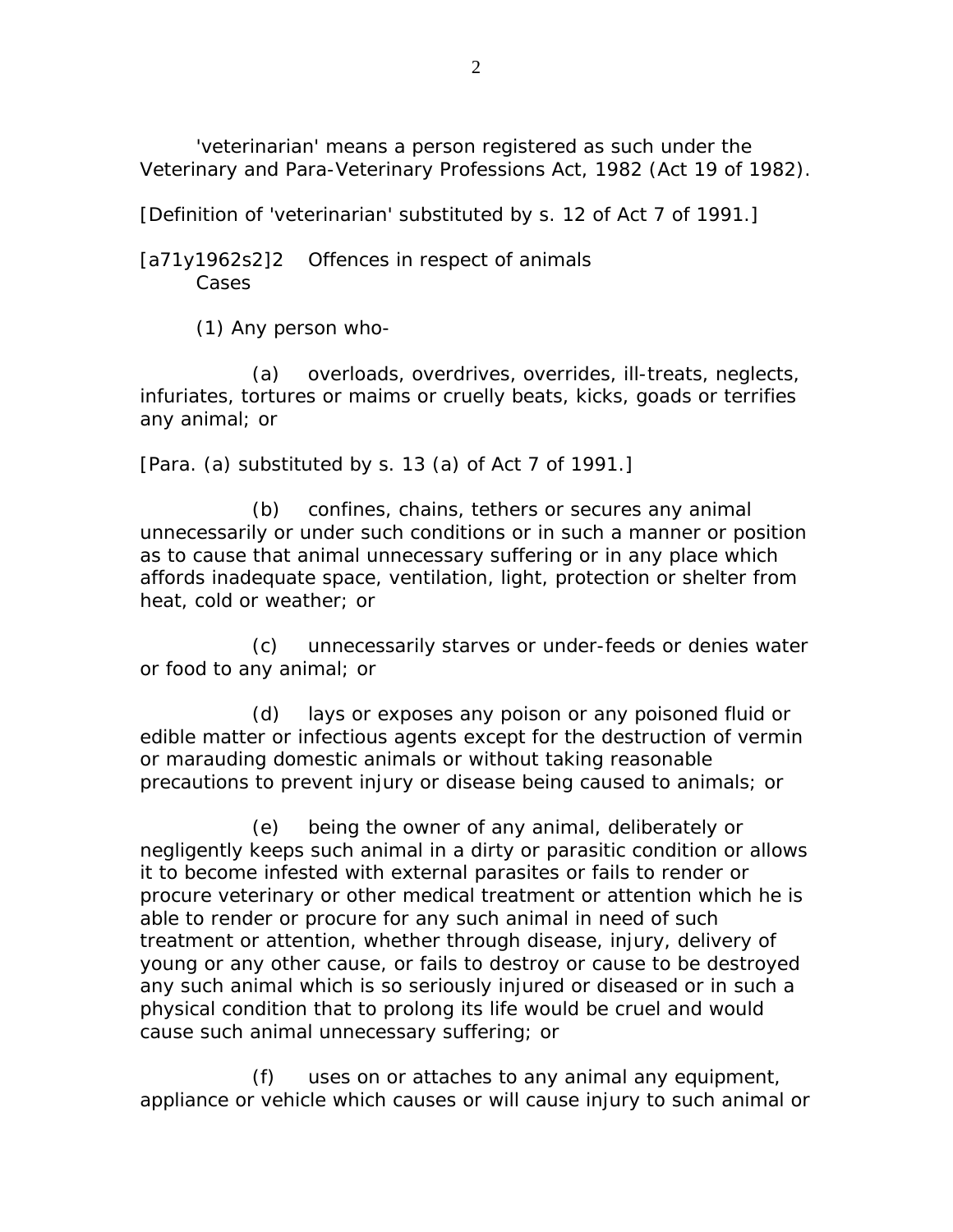which is loaded, used or attached in such a manner as will cause such animal to be injured or to become diseased or to suffer unnecessarily; or

 (g) save for the purpose of training hounds maintained by a duly established and registered vermin club in the destruction of vermin, liberates any animal in such manner or place as to expose it to immediate attack or danger of attack by other animals or by wild animals, or baits or provokes any animal or incites any animal to attack another animal; or

 (h) liberates any bird in such manner as to expose it to immediate attack or danger of attack by animals, wild animals or wild birds; or

 (i) drives or uses any animal which is so diseased or so injured or in such a physical condition that it is unfit to be driven or to do any work; or

 (j) lays any trap or other device for the purpose of capturing or destroying any animal, wild animal or wild bird the destruction of which is not proved to be necessary for the protection of property or for the prevention of the spread of disease; or

 (k) having laid any such trap or other device fails either himself or through some competent person to inspect and clear such trap or device at least once each day; or

 (l) except under the authority of a permit issued by the magistrate of the district concerned, sells any trap or other device intended for the capture of any animal, including any wild animal (not being a rodent) or wild bird, to any person who is not a bona fide farmer; or

 (m) conveys, carries, confines, secures, restrains or tethers any animal-

 (i) under such conditions or in such a manner or position or for such a period of time or over such a distance as to cause that animal unnecessary suffering; or

 (ii) in conditions affording inadequate shelter, light or ventilation or in which such animal is excessively exposed to heat, cold, weather, sun, rain, dust, exhaust gases or noxious fumes; or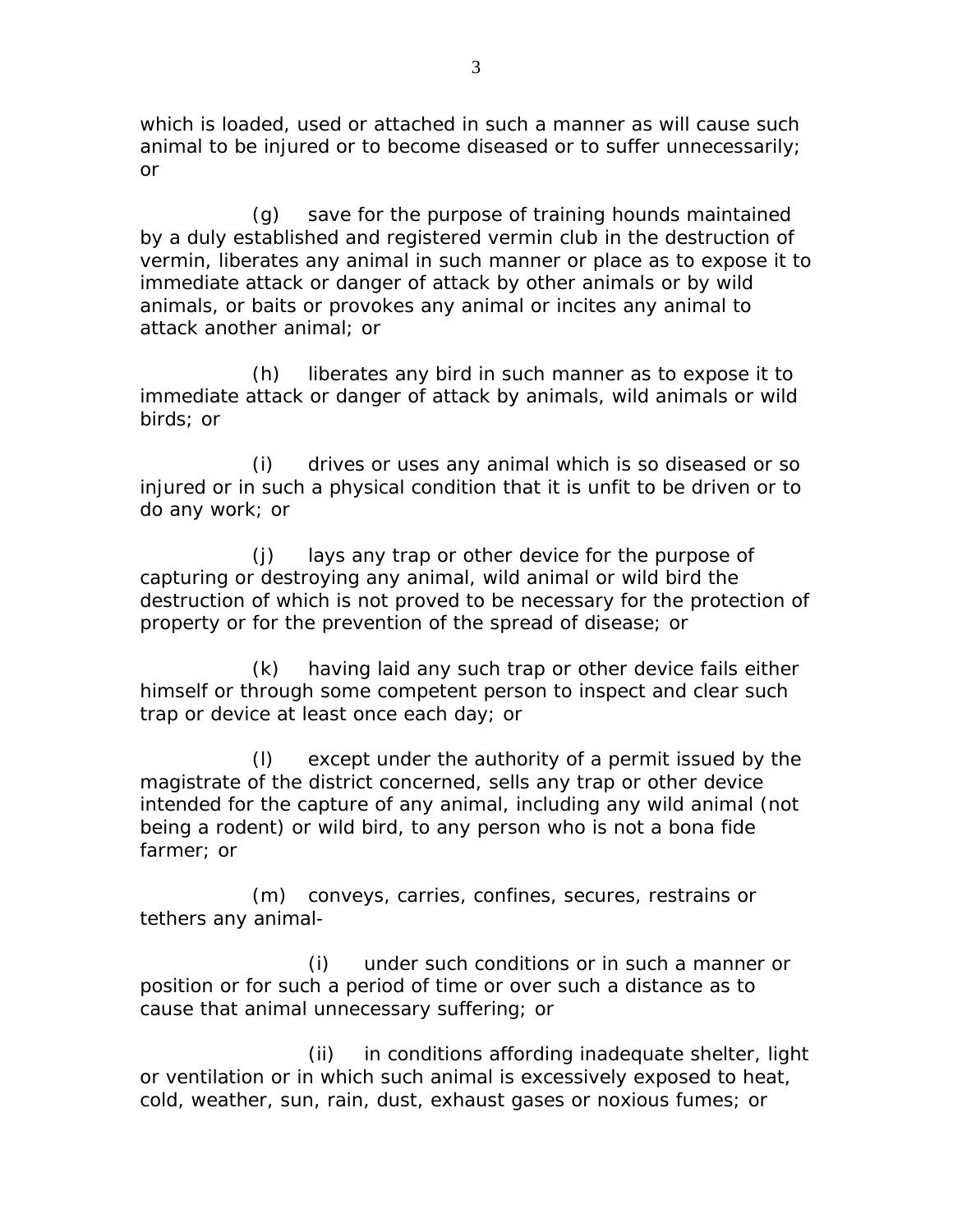(iii) without making adequate provision for suitable food, potable water and rest for such animal in circumstances where it is necessary; or

[Para. (m) substituted by s. 13 (b) of Act 7 of 1991.]

 (n) without reasonable cause administers to any animal any poisonous or injurious drug or substance; or

 $(0)$  ......

[Para. (o) deleted by s. 2 of Act 42 of 1993.]

 (p) being the owner of any animal, deliberately or without reasonable cause or excuse, abandons it, whether permanently or not, in circumstances likely to cause that animal unnecessary suffering; or

 (q) causes, procures or assists in the commission or omission of any of the aforesaid acts or, being the owner of any animal, permits the commission or omission of any such act; or

 (r) by wantonly or unreasonably or negligently doing or omitting to do any act or causing or procuring the commission or omission of any act, causes any unnecessary suffering to any animal; or

 (s) kills any animal in contravention of a prohibition in terms of a notice published in the Gazette under subsection (3) of this section,

[Para. (s) inserted by s. 21 (b) of Act 102 of 1972.]

shall, subject to the provisions of this Act and any other law, be guilty of an offence and liable on conviction to a fine or to imprisonment for a period not exceeding twelve months or to such imprisonment without the option of a fine.

[Sub-s. (1) amended by s. 3 of Act 54 of 1983, by s. 5 of Act 20 of 1985, by s. 13 (c) of Act 7 of 1991 and by s. 2 of Act 33 of 1997.]

 (2) For the purposes of subsection (1) the owner of any animal shall be deemed to have permitted or procured the commission or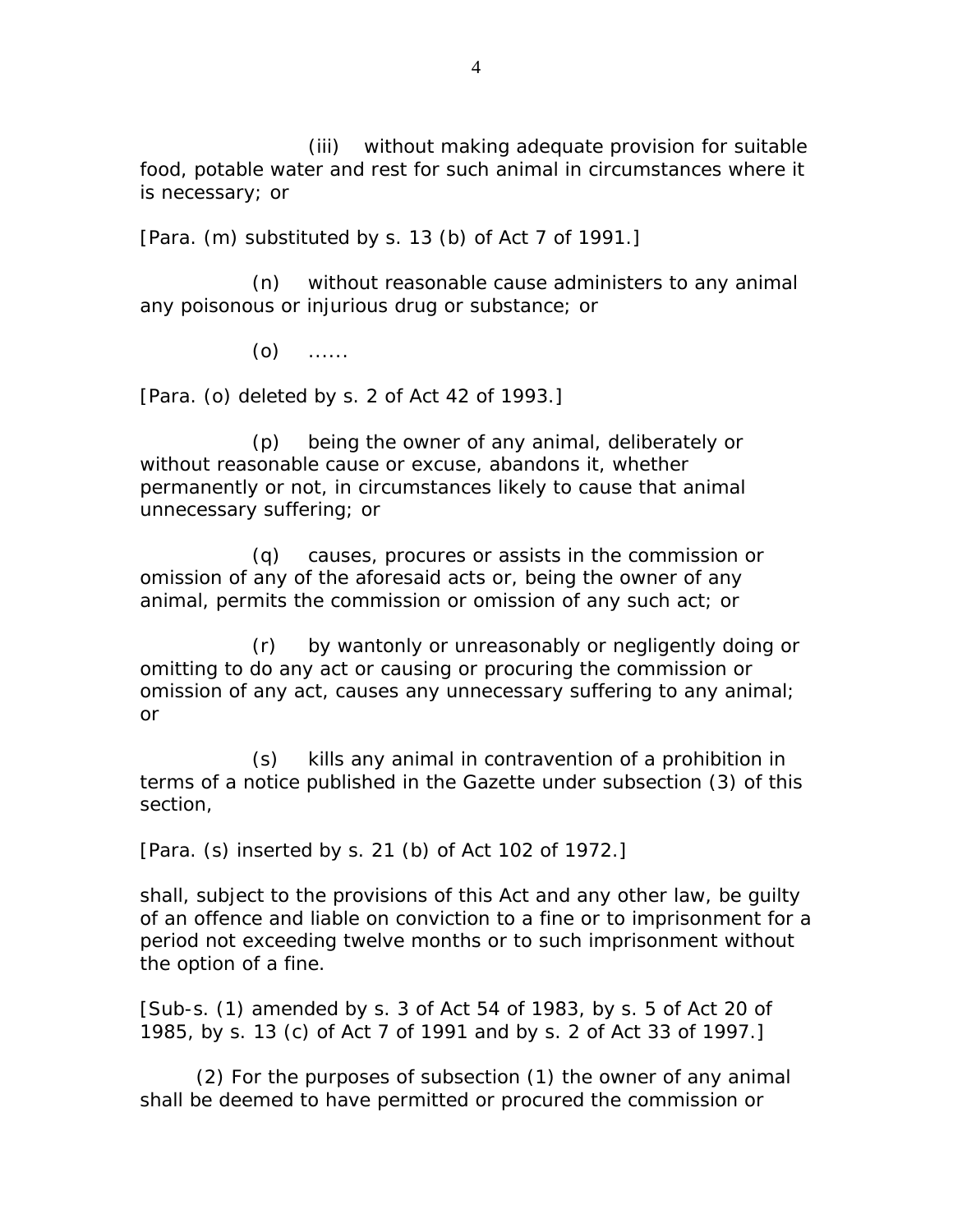omission of any act in relation to that animal if by the exercise of reasonable care and supervision in respect of that animal he could have prevented the commission or omission of such act.

 (3) The Minister may by notice in the Gazette prohibit the killing of an animal specified in the notice with the intention of using the skin or meat or any other part of such animal for commercial purposes.

[Sub-s. (3) added by s. 21 (c) of Act 102 of 1972.]

[a71y1962s2A]2A Animal fights

(1) Any person who-

 (a) possesses, keeps, imports, buys, sells, trains, breeds or has under his control an animal for the purpose of fighting any other animal;

 (b) baits or provokes or incites any animal to attack another animal or to proceed with the fighting of another animal;

 (c) for financial gain or as a form of amusement promotes animal fights;

 (d) allows any of the acts referred to in paragraphs (a) to (c) to take place on any premises or place in his possession or under his charge or control;

 (e) owns, uses or controls any premises or place for the purpose or partly for the purpose of presenting animal fights on any such premises or place or who acts or assists in the management of any such premises or place, or who receives any consideration for the admission of any person to any such premises or place; or

 (f) is present as a spectator at any premises or place where any of the acts referred to in paragraphs (a) to (c) is taking place or where preparations are being made for such acts,

shall be guilty of an offence and liable on conviction to a fine or imprisonment for a period not exceeding two years.

 (2) In any prosecution in terms of subsection (1) it shall be presumed, unless the contrary is proved, that an animal which is found at any premises or place is the property or under the control of the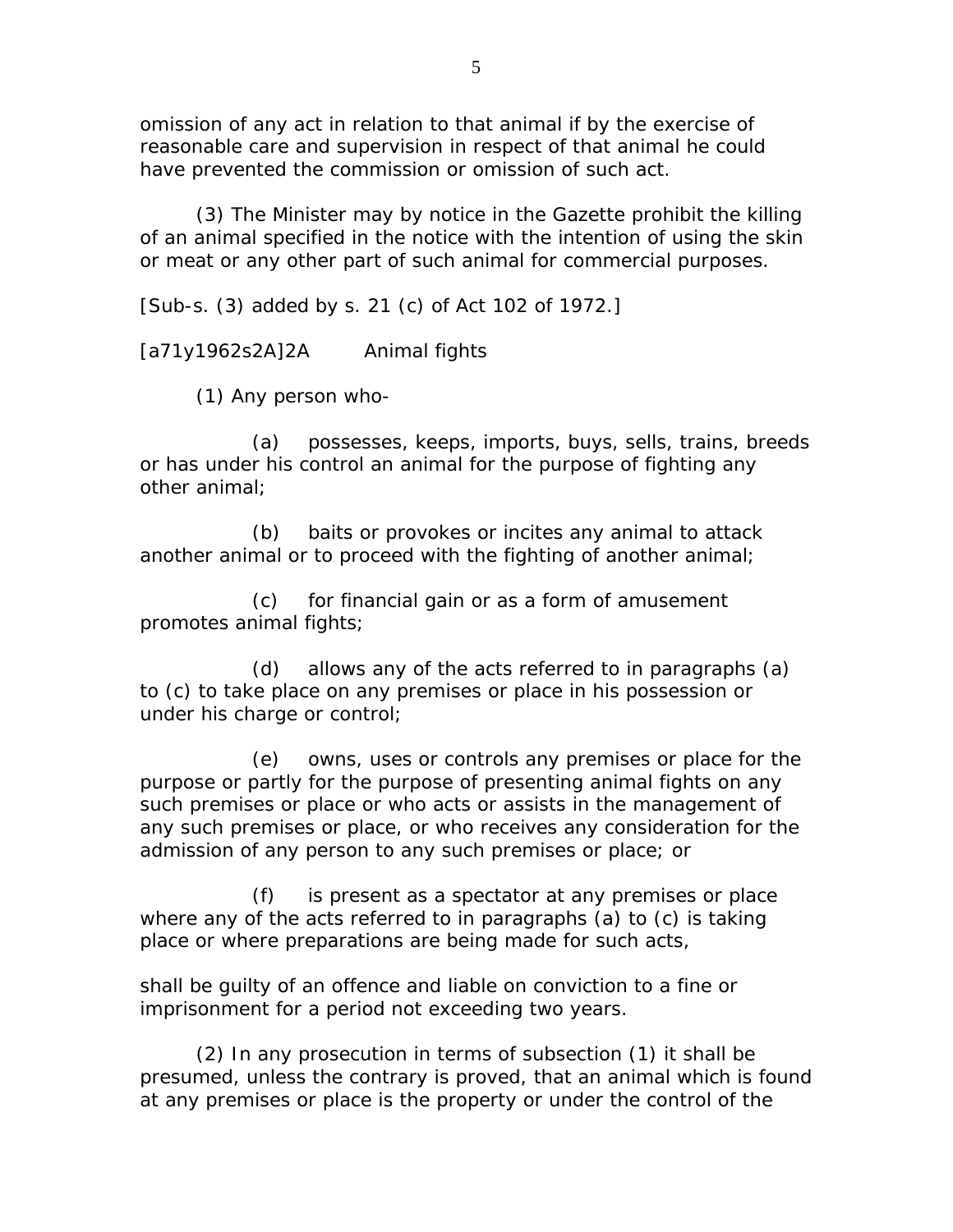owner of that premises or place, or is the property or under the control of the person who uses or is in control of the premises or place.

 (3) Notwithstanding anything to the contrary contained in any law, a magistrate's court shall have jurisdiction to impose any penalty provided for in this section.

[S. 2A inserted by s. 3 of Act 42 of 1993.]

[a71y1962s3]3 Powers of court

 (1) Whenever a person is convicted of an offence in terms of this Act in respect of any animal, the court convicting him may in addition to any punishment imposed upon him in respect of that offence-

 (a) order such animal to be destroyed if in the opinion of the court it would be cruel to keep such animal alive;

 (b) order that the person convicted be deprived of the ownership of such animal;

 (c) declare the person convicted to be unfit to own or be in charge of any animal, or of any animal of a specified kind, for a specified period;

 (d) make any order with regard to such animal as it deems fit to give effect to any order or declaration made under any of the preceding paragraphs.

 (2) Any person who is found in possession or in charge of any animal in contravention of a declaration made in terms of paragraph (c) of subsection (1), shall be guilty of an offence and liable on conviction to the penalties prescribed in subsection (1) of section two.

[a71y1962s4]4 Power of court to award damages

 (1) Whenever any person is convicted by a magistrate's court of an offence under this Act and it is proved that such person has by the commission of that offence caused loss to any other person or that any other person has as the result of such offence incurred expense in providing necessary veterinary attention or treatment, food or accommodation for any animal in respect of which the offence was committed or in caring for such animal pending the making of an order by the court for the disposal thereof, the court may, on application by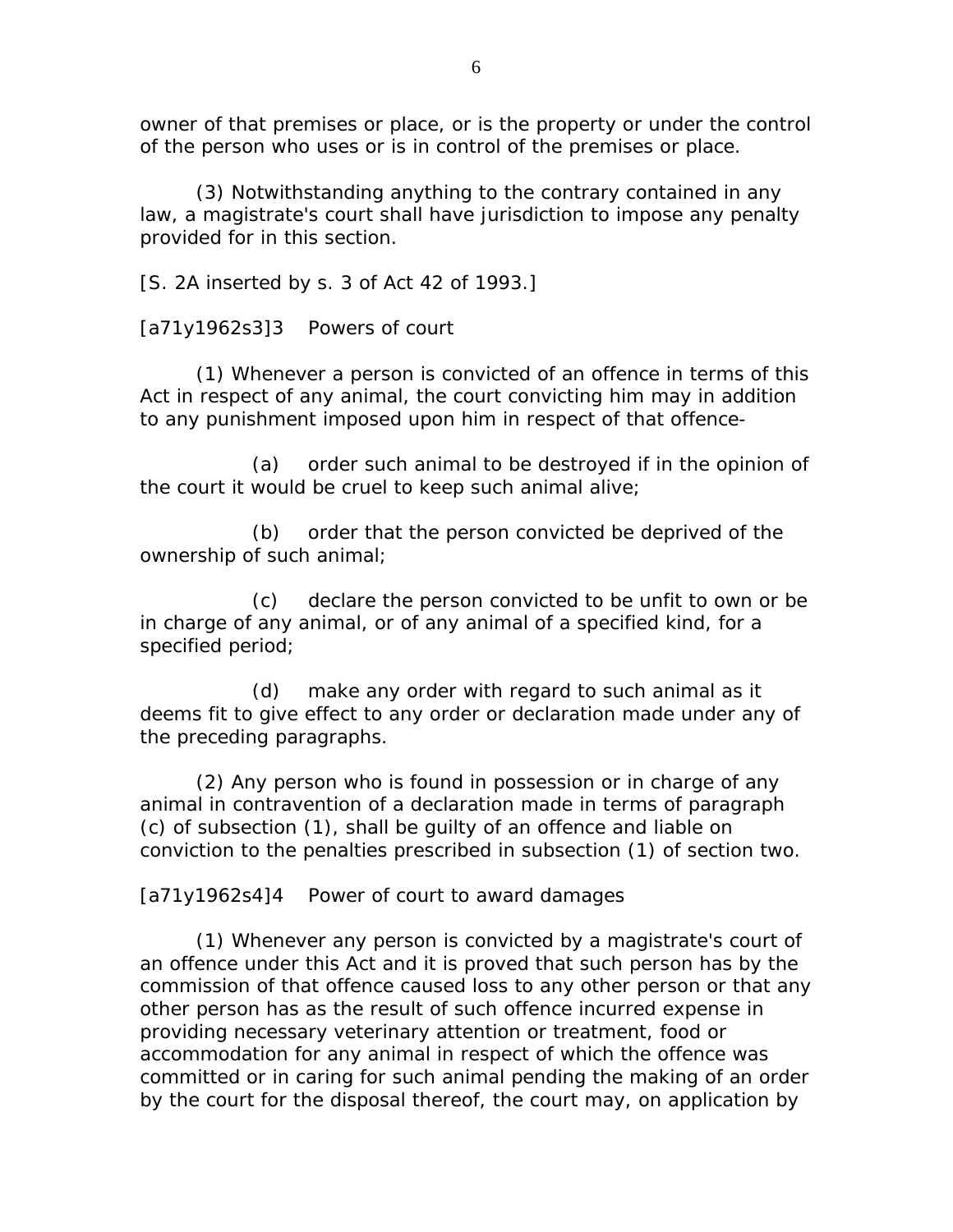such other person or by the person conducting the prosecution acting on the instructions of such other person, summarily enquire into and determine the amount of the loss so caused or expense so incurred and give judgment against the person convicted and in favour of such other person for the amount so determined, but not exceeding an amount of R5 000.

[Sub-s.  $(1)$  substituted by s. 6  $(a)$  of Act 20 of 1985.]

 (2) Any such judgment shall have effect as if it had been given in a civil action duly instituted before such court.

 (3) The provisions of subsections (1) and (2) shall mutatis mutandis apply in respect of-

 (a) any costs incurred in connection with the custody of an animal seized in terms of the Criminal Procedure Act, 1977 (Act 51 of 1977), for the purposes of a prosecution in terms of this Act; and

[Para. (a) substituted by s. 9 of Act 7 of 1972 and by s. 6 (b) of Act 20 of 1985.]

 (b) any costs incurred in connection with the destruction of an animal in terms of an order under paragraph (a) of subsection (1) of section three and the removal and burial or destruction of the carcass.

[a71y1962s5]5 When police officer may destroy any animal

 (1) Whenever a police officer is of the opinion that any animal is so diseased or severely injured or in such a physical condition that it ought to be destroyed, he shall, if the owner be absent or refuses to consent to the destruction of the animal, at once summon a veterinarian or, if there is no veterinarian within a reasonable distance, two adult persons whom he considers to be reliable and of sound judgment, and if such veterinarian or adult persons after having duly examined such an animal certify that the animal is so diseased or so severely injured or in such physical condition that it would be cruel to keep it alive, such police officer may without the consent of the owner destroy the animal or cause it to be destroyed with such instruments or appliances and with such precautions and in such manner as to inflict as little suffering as practicable.

(2) Any police officer who destroys any animal or causes it to be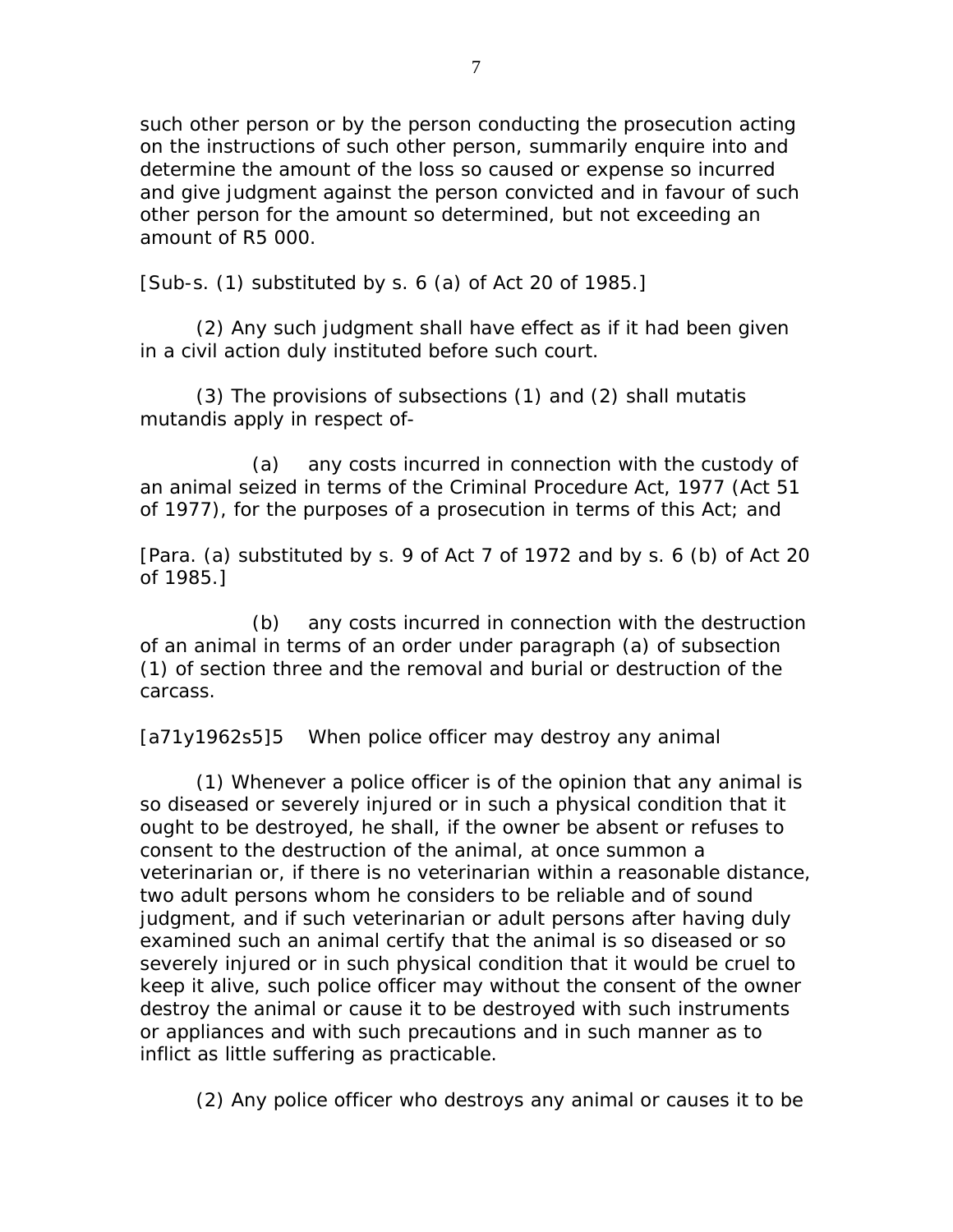destroyed in the absence of the owner shall, if such owner's name and address are known, advise him of the destruction, and where the destruction of any animal takes place on any public place or public road shall, subject to the provisions of the Animal Diseases Act, 1984 (Act 35 of 1984), remove the carcass or cause it to be removed therefrom.

[Sub-s. (2) substituted by s. 10 of Act 7 of 1972 and by s. 14 of Act 7 of 1991.]

 (3) A veterinarian may in respect of any animal exercise the powers conferred by subsection (1) upon a police officer without summoning another veterinarian, police officer or any other person, and in respect of such exercise of those powers the provisions of subsection (2) shall apply.

 (4) Any expenses which may be reasonably incurred by any police officer or veterinarian in carrying out the provisions of this section may be recovered from the owner of the animal in question as a civil debt.

 (5) It shall be a defence to an action brought against any person arising out of the destruction of an animal by him or with his authority, to prove that such animal was so severely injured or so diseased or in such a physical condition that it would have been cruel to have kept it alive, and that to summon a police officer or follow the procedure prescribed in this section would have occasioned unreasonable delay and unnecessary suffering to such animal.

[a71y1962s6]6 Poundmaster may recover expenses

 Any poundmaster shall be entitled to recover from the owner of any impounded animal any reasonable expenses necessarily incurred by him in rendering or providing veterinary or medical attention for such animal.

[a71y1962s7]7 Owner may be summoned to produce animal for inspection by court

 (1) A court trying any person for an alleged offence under this Act may summon the owner of any animal in respect of which such offence is alleged to have been committed to produce that animal at a time and place stated in the summons for inspection by the court.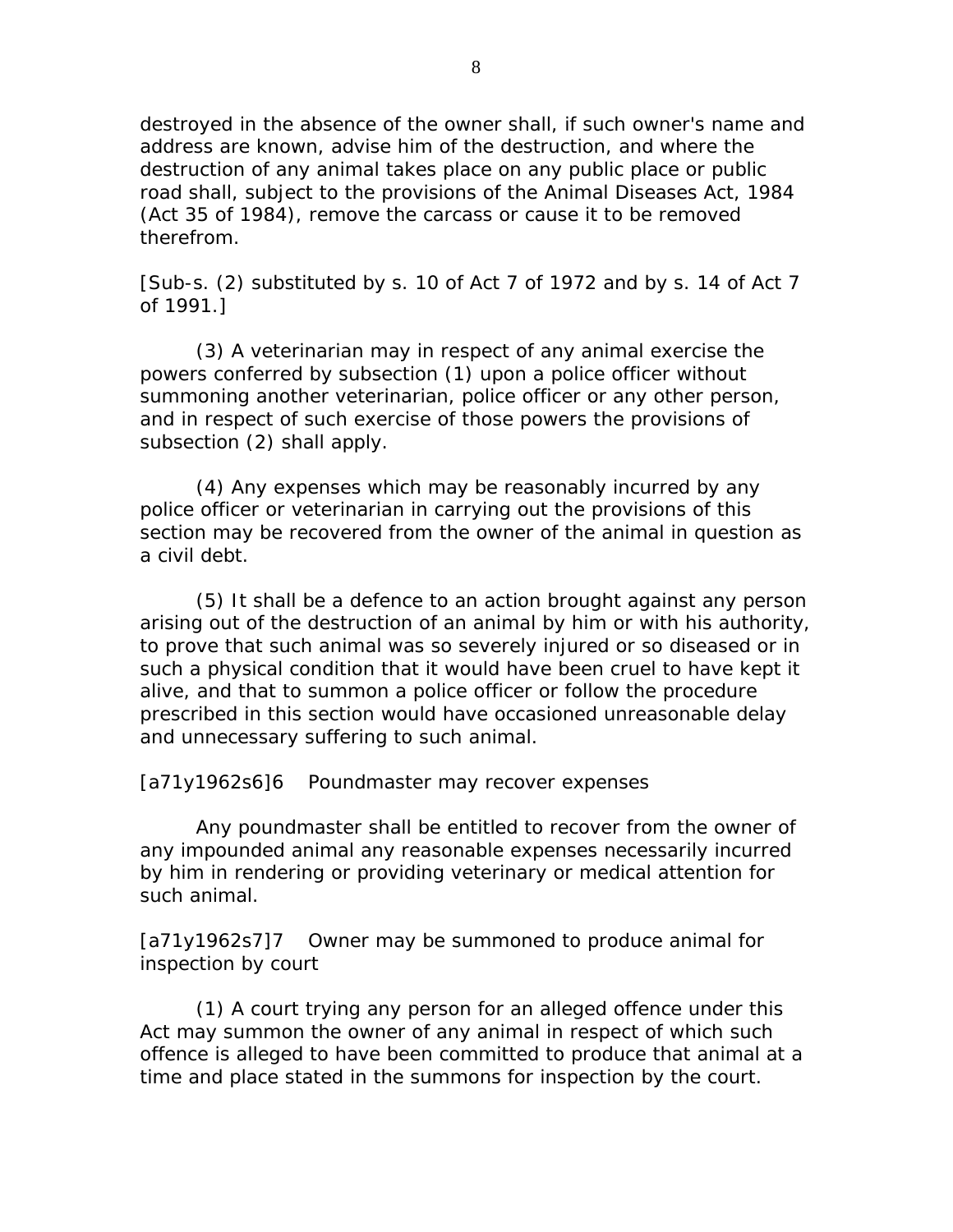(2) Any person who without satisfactory excuse fails to comply with a summons issued in terms of subsection (1) shall be guilty of an offence and liable on conviction to the penalties prescribed in subsection (1) of section two.

[a71y1962s8]8 Powers of officers of society for prevention of cruelty to animals

Cases

 (1) If authorized thereto by writing under the hand of the magistrate of a district, any officer of any society for the prevention of cruelty to animals may in that district-

 (a) without warrant and at any time with the consent of the owner or occupier, or failing such consent on obtaining an order from a magistrate, enter any premises where any animal is kept, for the purpose of examining the conditions under which it is so kept;

 (b) without warrant arrest any person who is suspected on reasonable grounds of having committed an offence under this Act, if there is reason to believe that the ends of justice would be defeated by the delay in obtaining a warrant;

 (c) on the arrest of any person on a charge of an offence under this Act, seize any animal or thing in the possession or custody of that person at the time of the arrest and take it forthwith to a police officer, who shall deal with it in accordance with the provisions of the Criminal Procedure Act, 1977 (Act 51 of 1977);

[Para. (c) substituted by s. 7 of Act 20 of 1985.]

 (d) exercise in respect of any animal the powers conferred by subsection (1) of section five upon a police officer and in respect of such exercise of those powers, the provisions of the said section shall mutatis mutandis apply.

 (2) Any authority granted under subsection (1) may at any time for good cause be revoked by the magistrate of the district.

 (3) An officer to whom authority has been granted under subsection (1) shall, when required to do so in the exercise of his powers, produce that authority for inspection.

(4) Any person who wilfully obstructs, hinders or resists an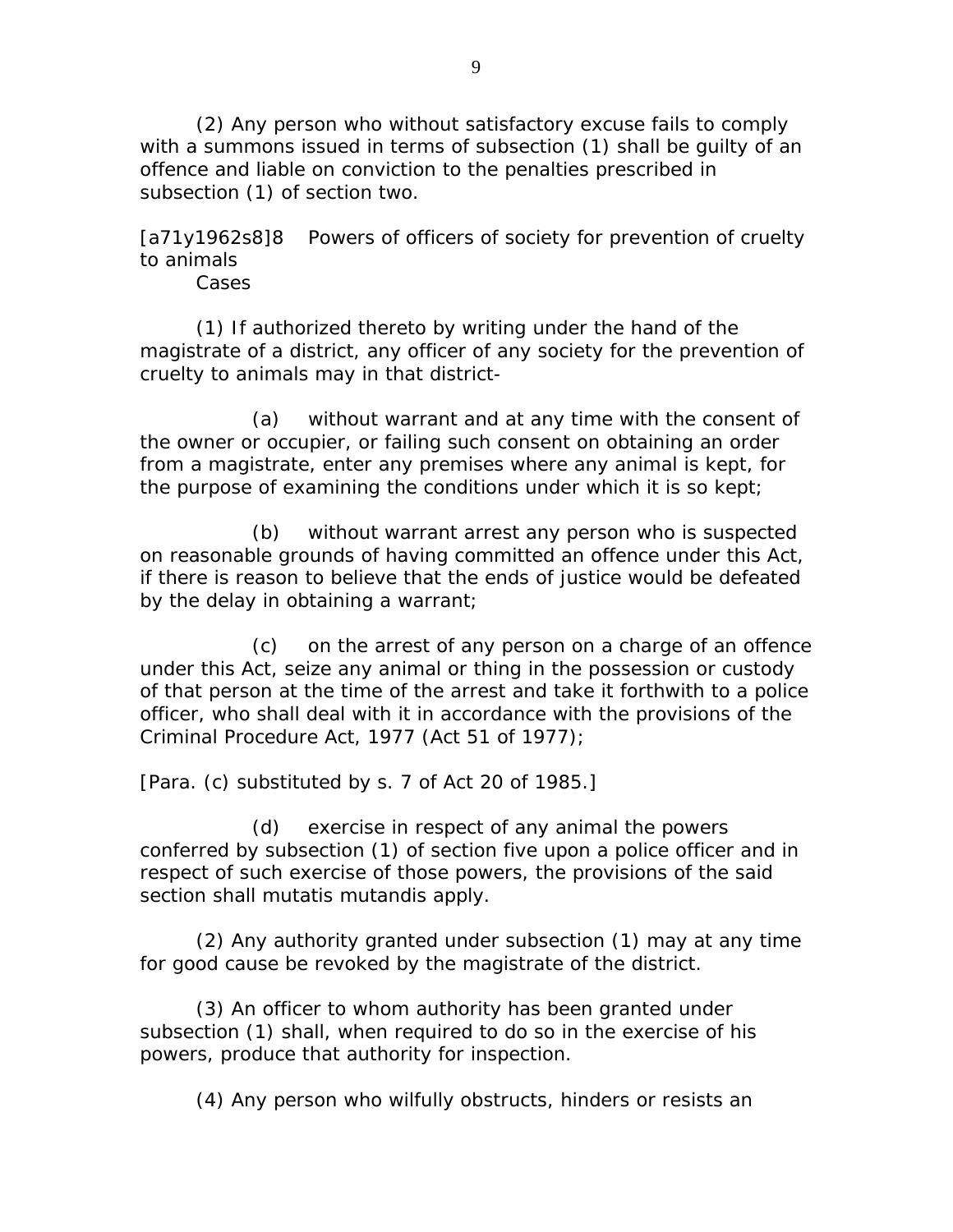officer authorized under subsection (1) in the exercise of the powers conferred upon him or conceals any animal or thing with intent to defeat the exercise of such powers, or who upon demand fails to give his name and address to such officer, shall be guilty of an offence and liable on conviction to the penalties set out in subsection (1) of section two.

[a71y1962s9]9 Costs may be awarded against vexatious complainant

 If at the trial of any person on a charge of an offence under this Act, the court is satisfied that any person or body has without reasonable cause and vexatiously lodged or caused to be lodged the complaint which led to such trial, it may award costs, including attorney and client costs, on the magistrate's court scale, against such person or body as if the proceedings were civil proceedings between the accused and such person or body.

[a71y1962s10]10 Regulations

(1) The Minister may make regulations relating to-

 (a) the method and form of confinement and accommodation of any animal or class, species or variety of animals, whether travelling or stationary;

 (b) any other reasonable requirements which may be necessary to prevent cruelty to or suffering of any animal;

 (c) the seizure, impounding, custody or confining of any animal due to any condition of such animal, the disposal or destruction of such animal and the recovery of any expenses incurred in connection therewith from the owner of such animal; and

[Para. (c) substituted by s. 1 of Act 84 of 1985.]

 (d) generally such matters as are required for the better carrying out of the objects and purposes of this Act.

 (2) Such regulations may prescribe penalties for contravention thereof or failure to comply therewith not exceeding a fine of R4000 or imprisonment for a period of twelve months.

[Sub-s. (2) substituted by s. 4 of Act 54 of 1983 and by s. 8 of Act 20